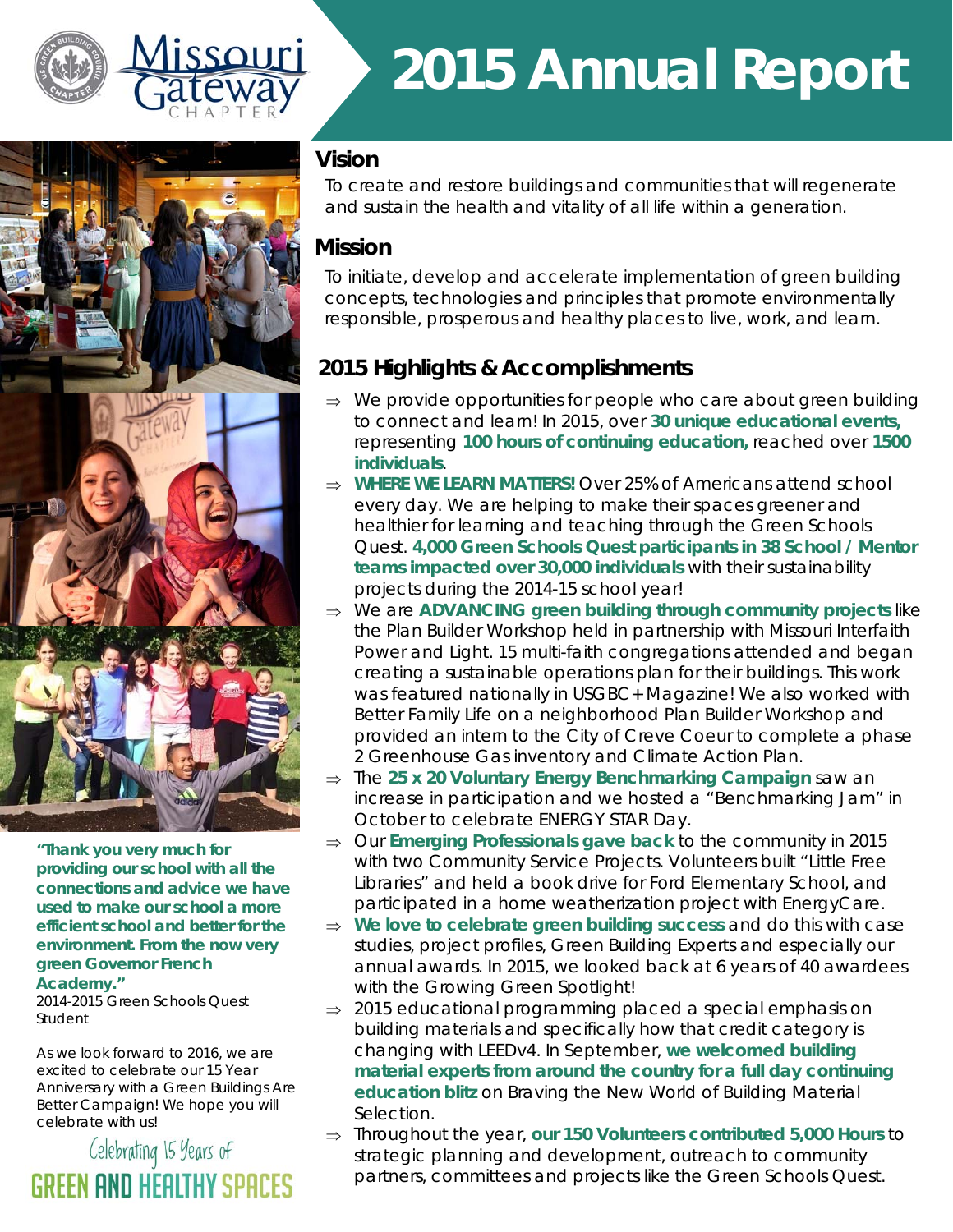

## *2015 Annual Report*







**"The Missouri Gateway Chapter is impressively large and active. They provide excellent courses and tours. I receive my value from engaging in the membership base and activities. I enjoy knowing my dues also supports the advocacy and the programs in which I do not engage."** 

*- Comment from Membership Survey* 

## **Thanks to our 2015 Sponsors and Supporters!**

USGBC-Missouri Gateway Chapter is a mission-driven 501(c)(3) non-profit organization. Through education and outreach, we engage community leaders in sustainable projects that provide environmental, health and economic benefits in the region. The financial support and participation of members, individual donors, foundations, and corporate sponsors sustains our work towards a shared mission and vision. We are so grateful for these contributions to our goal of making every building a green building!

## **Annual Sponsors**

 The Healthy Planet *GREEN SCHOOL SUPPORTERS* 

RideFinders

*SILVER* 

*GREEN* 

William B. Ittner

#### *RESTORATIVE*

*GOLD*

### Alberici

*PLATINUM* 

Laclede Gas Company Missouri Botanical Garden Sheet Metal Workers Local 36 William A Kerr Foundation Vertegy

McCarthy Building Companies Missouri History Museum PARIC Corporation

Cannon Design Clayco Color Art Integrated Interiors

Automatic Controls Equipment Systems, Inc. Brightergy St. Louis Regional Clean Air Partnership Madison County Planning & Development

ASSA ABLOY **Bell Electrical Contractors** BSI Constructors Christner, Inc. Custom Engineering Dynamic Controls, Inc. EcoRecycling Electrical Connection Enterprise Holdings Express Scripts Farnsworth Group Farnsworth Hastings+Chivetta HOK Johnson Controls **KONE**, Inc. Lighting Associates M3 Engineering McCormack Baron Salazar Oates Associates **Pure Power**<br>
Semens<br>
Solutions AFC Ross & Baruzzini Siemens Tarlton Thompson Coburn, LLP Trane

Arcturis **Azimuth Energy Bric Partnership** FGM Architects Green Street Development HBD Construction

Microgrid Solar Mueller Prost National Design Build Services<br>
New Ground Cates Associates<br>
New Ground Cates Associates<br>
New Crown Pure Power

Parsons Brinkerhoff PayneCrest Electric Schaeffer Marketing Group

*Event Sponsors, Individual Donors and Contributing Members Continued on Page 3.* 

## **Leadership: Board, Committees and Staff**

#### *2015 Board of Directors*

Chair: Erik Lueders, Parkway School District Chair Elect: George Fujii, KAI Design & Build Secretary: Barbara Anderson, HOK Treasurer: Nick Bristow, Forum Studio Past Chair: Marjorie Melton, M3 Engineering At Large Board Members:

 Christy Cunningham, DJM Ecological James Dice, Sitton Energy Solutions Tim Gaidis, HOK

 Jen Kissinger, PARIC Corporation Advisors:

 Jim Curran, Electrical Connection Kim Eilerts, Thompson Coburn Linda Goldstein, Linda Goldstein Consulting John May

#### *Committee Leadership*

Advocacy: Admo Ogun, Atelier3 Design Education: Gwenn Ivester, Cushman & Wakefield Ryan Walsh, Ross + Baruzzini Green Schools: Katie Belisle-Iffrig, Code Green Collaborative Ed Choklek, Construction Forum Education Foundation Growing Green Awards: Becky Finch, Trinet Higher Education-Emerging Professionals: Katy Mike Smaistrla, University of Missouri—St. Louis Marketing: Steve O'Rourke, Microgrid Energy Membership: Gordon Schweitzer, CTS Group

#### *Staff*

Emily Andrews, Executive Director Hope Gribble, Education & Green Schools **Coordinator** Johanna Schweiss, Volunteer & Outreach Coordinator Joyce Gorrell, Bookkeeper

#### *Interns*

Luis Garcia, Regional Environmental Internship Program, Creve Coeur Phase 2 GHG Inventory and Climate Action Plan Marlee Hassell, Programs, Events & Marketing Intern, Fall Kelsey Shattnik, Programs, Events & Marketing Intern, Spring Suzie Schmitt, Programs, Events & Marketing Intern, Summer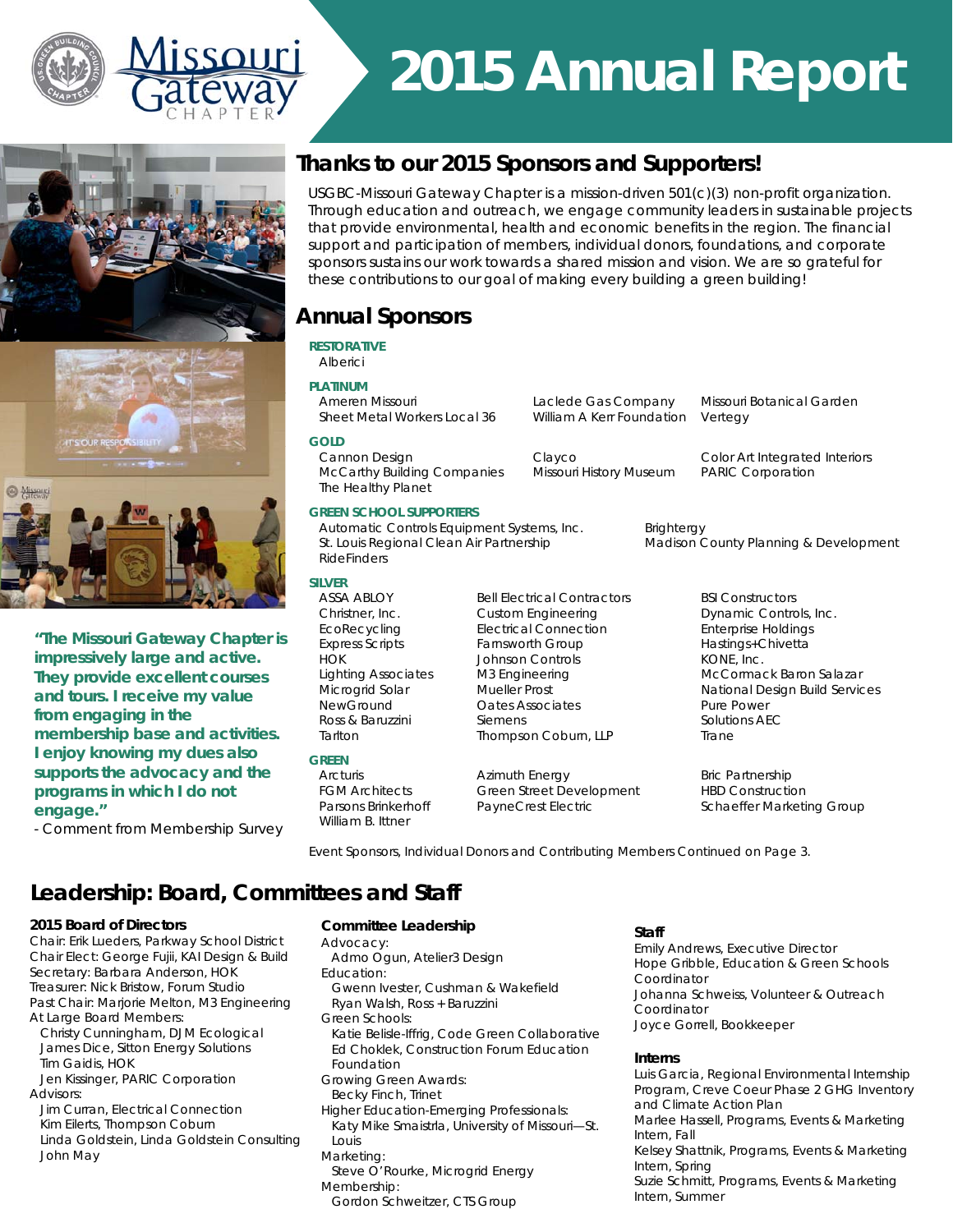

# *2015 Annual Report*



SSOUITI

**"As a representative of an industry that powers everything, our sponsorship helps us continually develop pacesetting skills in energy conservation and sustainability. Our IBEW / NECA partnership values the USGBC's thought leadership on pioneering energy savings systems that our membership will help engineer and install."** 

*- Jim Curran, executive vice president, Electrical Connection* 



## **Event Sponsors**

#### *EVENING PROGRAMS*

Anova Communication ASP Enterprises<br>City of Maplewood Cowell Engineering Communication CxE Group LLC City of Maplewood Special Business District **DJM Ecological** Designation Dynamic Controls, Inc.<br>
GM Architects **Dynamic Controls** Frontenac Engineering Group bellmuth + bicknese FGM Architects Frontenac Engineering Group Great Rivers Greenway icon Mechanical architects JEMA Kozeny Wagner Lawrence Group M3 Engineering Group PC Maplewood Chamber McClure Engineering Metropolitan St. Louis Sewer District of Commerce Rosemann & Associates Ross & Baruzzini **SWT Design Tranelly SWT Design Contact SWT Design Contact A** Trivers Associates V Three Studios LLC

#### **GROWING GREEN SPOTLIGHT**

**Advanced Green Consulting Ameren Missouri Pure Power Arcturis<br>Cannon Desian Cannon Desian Cannon Desian** Caesarstone Cannon Design<br>
Cannon Design<br>
Connection<br>
Connection<br>
Connection<br>
Connection<br>
Connection<br>
Connection<br>
Connection<br>
Connection<br>
Connection<br>
Connection<br>
Connection<br>
Connection<br>
Connection<br>
Connection<br>
Connection<br> Sheet Metal Workers' Local 36 Third Degree Glass Factory

*CONTINUING EDUCATION BLITZ*  ASSA ABLOY Negwer Materials, Inc. Spec-Rite Designs

*NEW MEMBER EVENTS* 

Gray Design Group William Tao & Associates

*IN-DEPTH EDUCATION*  Color Art Integrated Materials

## **Foundation Support**

Commerce Bancshares Foundation St. Louis-Jefferson Solid Waste Management District Wells Fargo Advisors

## **Individual Donors**

Glenda & Kevin Abney Barbara Anderson Emily Andrews Ronda Andrews **The Contract Contract Contract Andrews** Katie Belisle-Iffrig **State Bogard** Nick Bristow **Dave Bullington** Ed Choklek<br>Stan Clark Becky Clegg Becky Clegg (Christy Cun James Dice Kim Eilerts Michael Flowers, Jr Deborah Frank **George Fujii Tim Gaidis** Tim Gaidis Linda Goldstein Green Spiral Tours Cassandra Hage Michael Hartupee **Patrick Justis Communist Constructs** Jeffrey Kelley Jen Kissinger Erik Lueders John May Marjorie Melton **Paul Todd Merrill Communist Communist Communist Communist Communist Communist Communist Communist Communist Communist Communist Communist Communist Communist Communist Communist Communist Communist Communi** Donald Nordenholt Admo Ogun Steve O'Rourke David Shanks **Robert Spiegel Manual Shanks** Jay Swoboda David Wilson

Kozeny Wagner, Inc.<br>The Healthy Planet

## **Contributing Members**

Nicholas Bristow Jennifer Clark Jaclyn Davis Eric Vavere

Franklin Eppert Bob Evans Daniel Harper Michael Hof James Holtzman Tyler Loucky Tristan Scoble **Chawn Stich** Dan Shifley **Chawn Stich** Chawn Stich John Davis **Example 2018** Roger Denny Curt Kinney

Becky Clegg **Christy Cunningham** Jean Ponzi Nancy Rodney Gordon Schweitzer III

Theresa Samples

*Thanks to all our Volunteers, Members, Donors, and Sponsors for a successful 2015!*